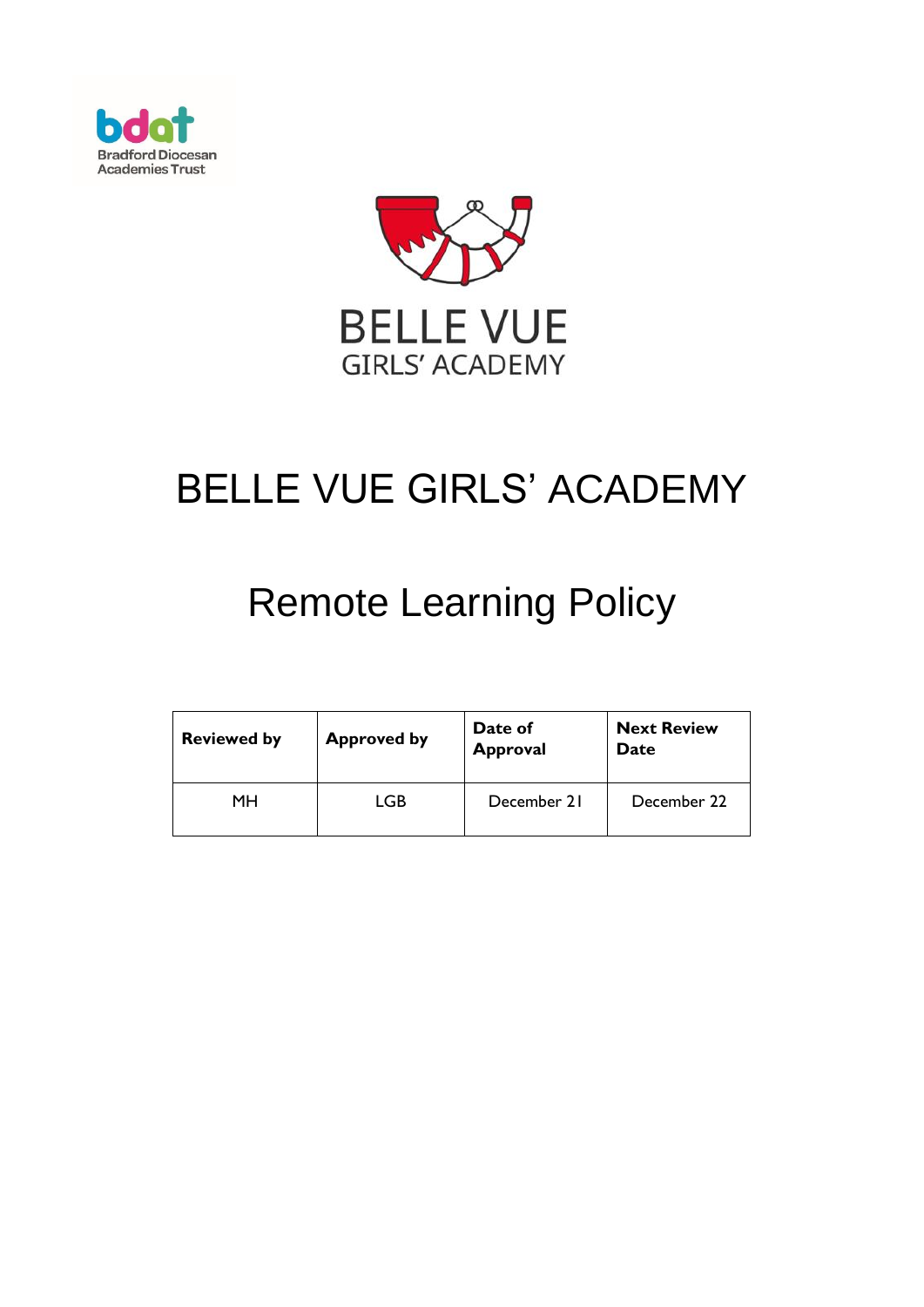This policy adheres to Department for Education guidance which states that in the event of closure or student self-isolation the academy must ensure:

- All students continue to receive a high-quality education that promotes their development and prepares them for the opportunities, responsibilities and experiences of later life.
- All students continue to be taught a wide range of subjects, maintaining their choices for further study and employment.
- Remote learning is high-quality and safe, and aligns fully with the planned curriculum.

#### **The aim of this policy is to:**

- Ensure consistency in the approach to remote learning.
- Set out expectations for all members of the school community with regard to remote learning.
- Provide appropriate guidelines for data protection and safeguarding.

#### **Consistency and Expectations**

The **Remote Learning Protocol** below sets out how we aim to meet the DfE obligations for students working remotely.

#### **Practical arrangements for students working remotely during partial school closure**

- To fully access our remote learning provision students need access to an internet enabled device, ideally a laptop, during school hours. Students without a device and / or internet will be supported by school to provide them with the resources to learn remotely.
- Students temporarily unable to access a device or the internet are provided with work packs, or will attend on site provision.
- All students have been trained on the use of Microsoft 365. Students and parents requiring further support to access remote learning are given one-to-one tuition, on the phone or on site.
- All students in Key Stage 4 and 5 have been provided, free of charge, with revision guides, workbooks and other practical resources to complement digital remote learning.
- Arrangements have been put in place to ensure students in Key Stage 4 and 5 have access to all their books and resources.

#### **Expectations for students when working remotely**

- Students are instructed to follow their normal timetable and complete one hour of learning per timetabled subject, per day. Updated guidance for students and parents is shared via email and our weekly newsletter.
- Our agreed learning platform is Microsoft 365. Students should only communicate with staff using this platform.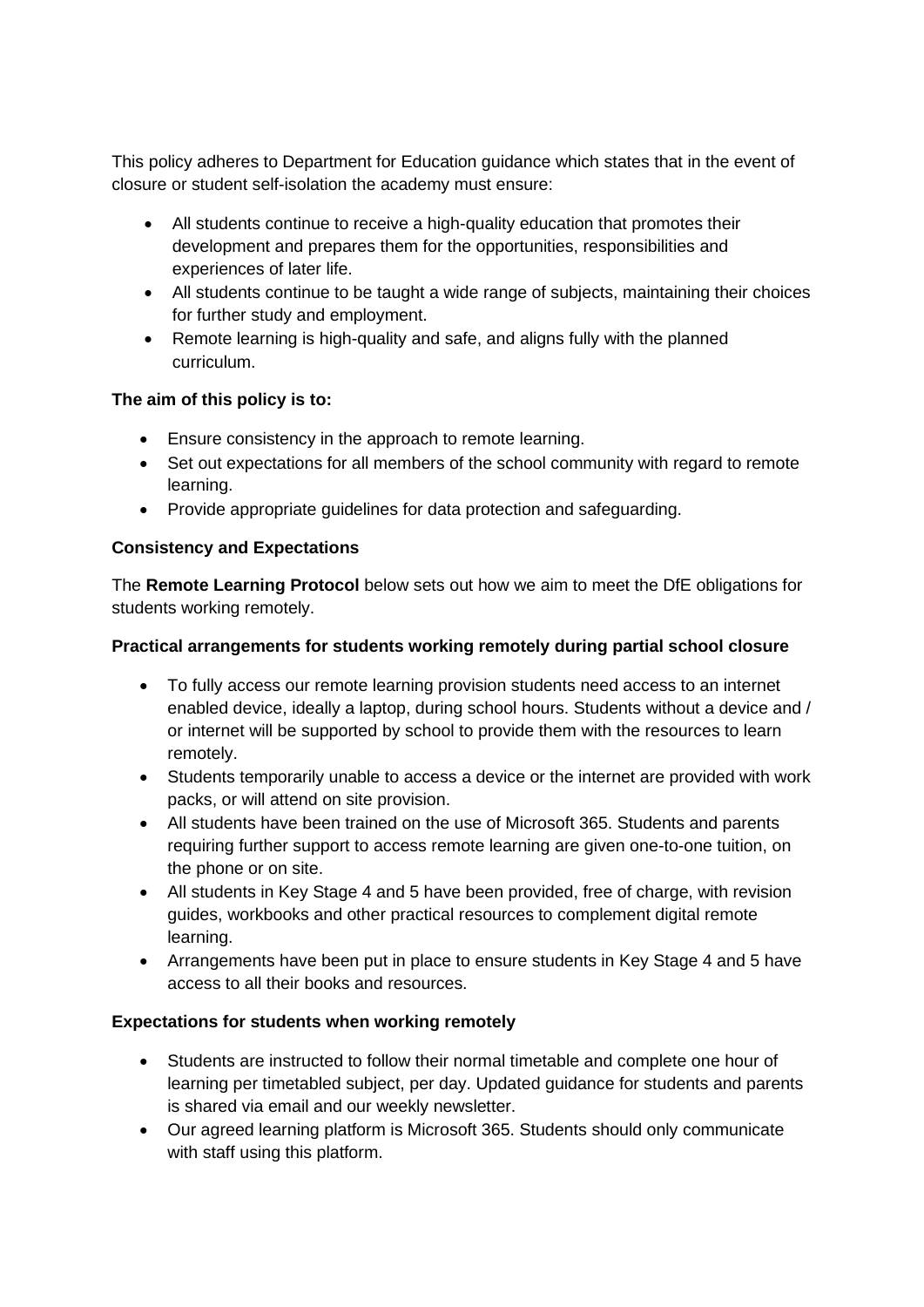- When involved in live on-line learning, students should follow the protocols as set out in the appendix document Teaching Live Lessons: Guidance on Staying Safe.
- Students who fail to engage in remote learning will be contacted by their pastoral manager and measures out in place to support the student to engage.

#### **Expectations for Teachers working remotely**

- Updated Department for Education guidance (January 2021) states that remote learning should "be equivalent in length to the core teaching pupils would receive in school and will include recorded or live direct teaching time, and time for pupils to complete tasks and assignments independently". We adhere fully to the conditions in this guidance and we are fully committed to ensuring our students continue to receive a high quality of education during partial closure.
- Faculty Leaders, Subject Leaders and class teachers, supported by SLT, are responsible for providingremote learning which is high-quality, challenging, aligned to the curriculum and ensures that no student is disadvantaged.
- The Head of Year and pastoral staff, supported by SLT, are responsible for working with students and families to ensure they have access to devices and know how to access remote learning.
- We are following guidance from the Department for Education and providing at least five hours of remote learning each day. Teachers and students are following their usual timetable.
- Teachers are following the planned curriculum and are providing a combination of live, recorded, and independent tasks.
- The Ofsted guidance document 'What's working well in remote education' has been shared with leaders and teachers, and we continue to use research evidence to inform our pedagogical approach to remote learning. Remote Learning Champions are sharing best practice around the use of the learning platform and other digital resources.

#### **Data protection guidance**

All staff members are required to take appropriate steps to ensure their devices remain secure. This includes, but is not limited to:

- Keeping devices password-protected.
- Ensuring the hard drive is encrypted this means if the device is lost or stolen, no one can access the files stored on the hard drive by attaching it to a new device.
- Making sure the device locks if left inactive for a period of time.
- Not sharing the device among family or friends.
- Installing antivirus and anti-spyware software.
- Keeping operating systems up to date always install the latest updates.

### **Safeguarding Guidance**

All staff members are required to take appropriate steps to ensure the safeguarding of students and staff members is prioritised when teaching and learning remotely. All staff must: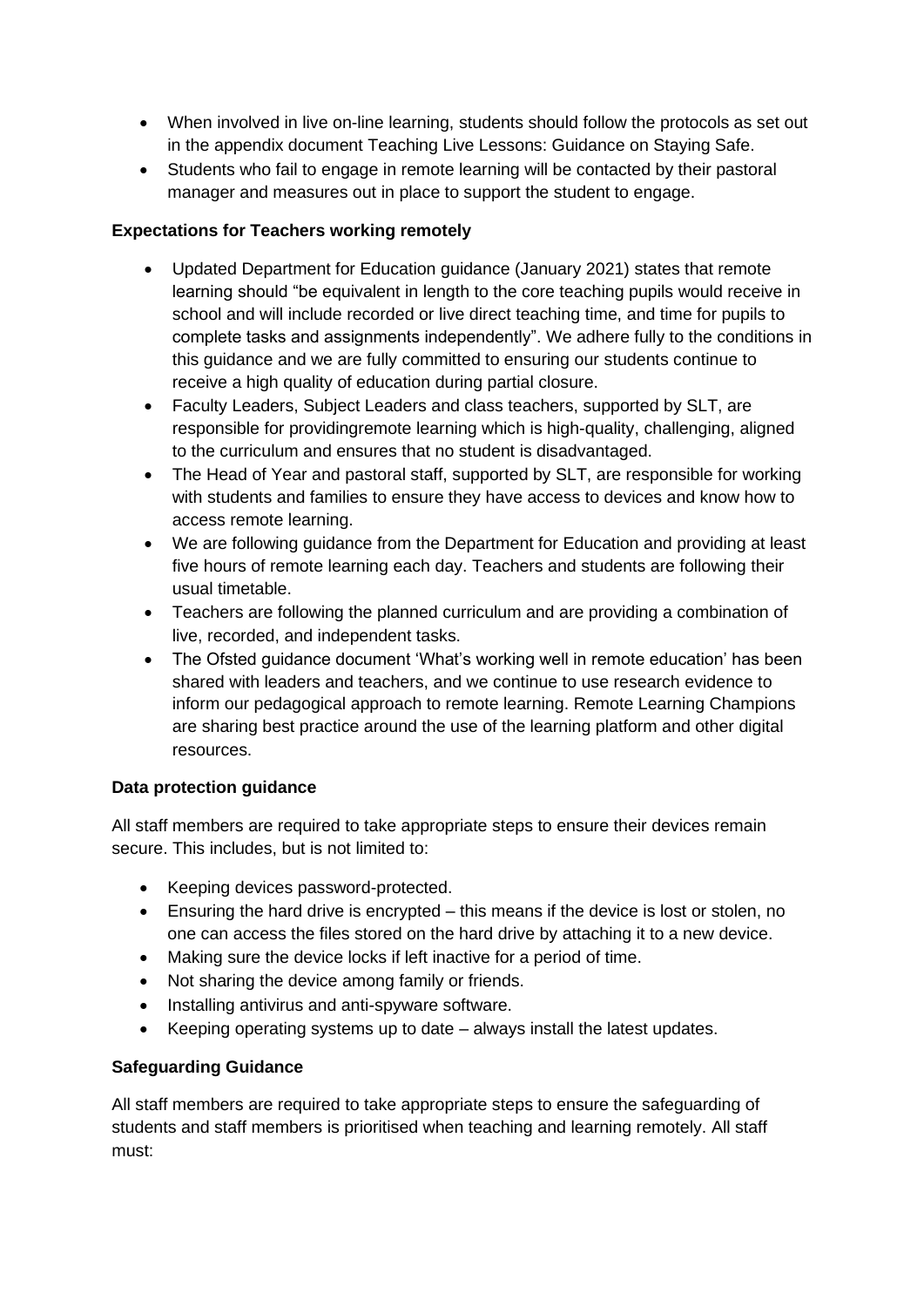- Follow the guidance set out in the Remote Learning Protocol.
- If teaching live lessons, follow the guidance set out in the appendix document Teaching Live Lessons: Guidance on Staying Safe
- Use only the agreed online learning platform (Microsoft 365) to communicate with students when working remotely.
- Follow the guidance in the Safeguarding and Child Protection Policy, and COVID-19 Policy Annex.

#### **Links to other Policies**

This policy should be read in conjunction with the following BVGA and BDAT policies:

- Safeguarding and Child Protection Policy.
- Coronavirus (COVID-19): Safeguarding Policy Annex.
- Curriculum Policy.
- Acceptable use of ICT Policy.
- Social Media Policy.
- Staff Code of Conduct.